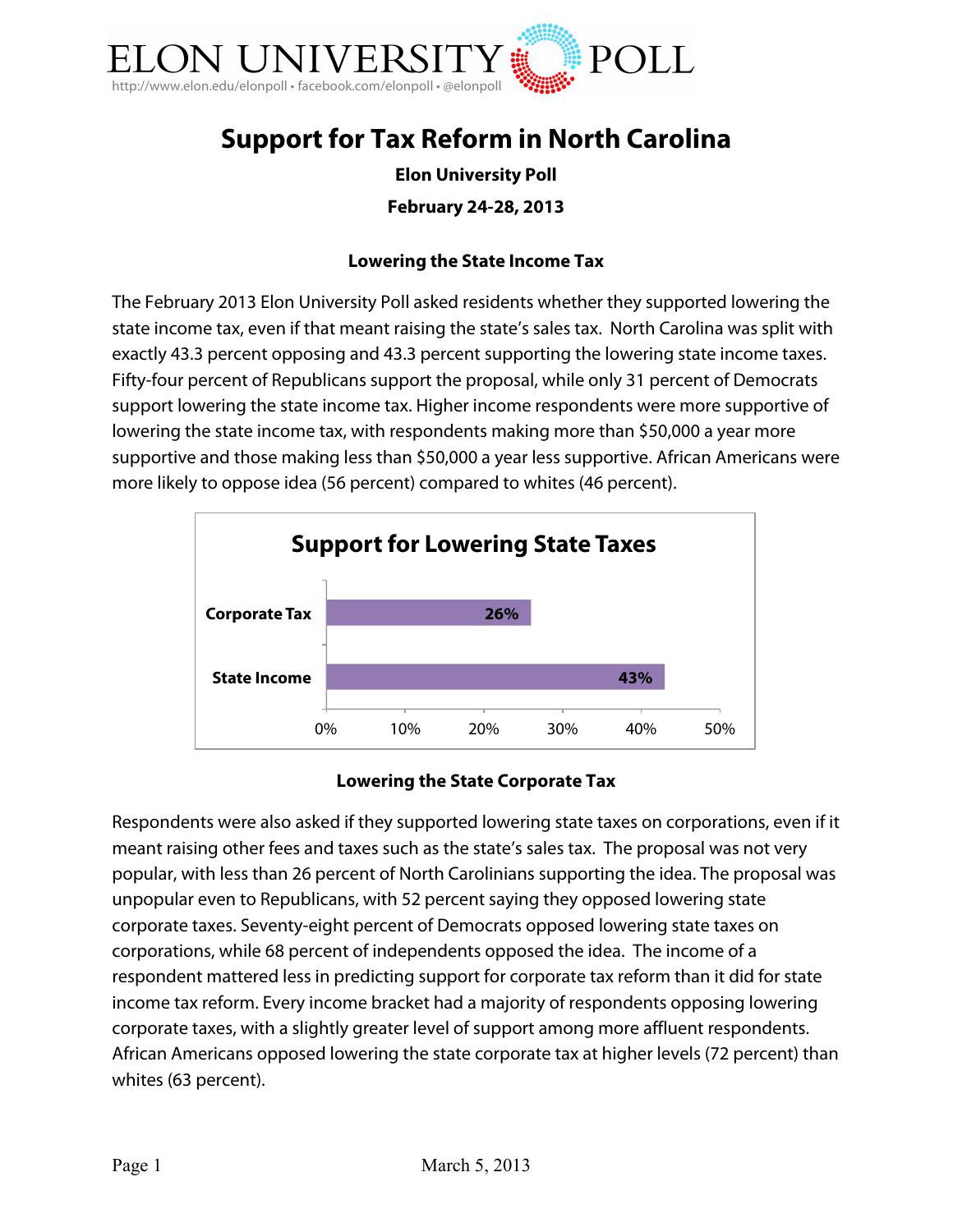

# **Do you support or oppose lowering the state income tax even if that means raising other taxes and fees such as sales tax?**

| No. | $\%$ |
|-----|------|
|     |      |
|     |      |
|     |      |
|     |      |
|     |      |

# **Do you support or oppose lowering taxes on corporations even if that means raising other taxes and fees such as sales tax?**

| $N_{\Omega}$ | $\sim$ 0% |
|--------------|-----------|
|              |           |
|              |           |
|              |           |
|              |           |
|              |           |

# **Table 1: Party ID and Lowering State Income Tax**

|                             | Support | Dppose | Don't Know | <u>Total</u> |
|-----------------------------|---------|--------|------------|--------------|
|                             | $\%$    | $\%$   | $\%$       | %            |
| <b>Democrats</b>            | 31      | 57     | 11         | 100          |
| <b>Independents</b>         | 44      | 43     | 13         | 100          |
| <b>Republicans</b>          | 54      | 31     | 15         | 100          |
| <b>Don't Know / Refused</b> | 46      | 39     | 15         | 100          |
| <b>Total</b>                | 43      | 44     | 13         | 100          |

# **Table 2: Gender and Lowering State Income Tax**

|               | Support       | Oppose | Don't Know | T <u>otal</u> |
|---------------|---------------|--------|------------|---------------|
|               | $\frac{0}{0}$ | %      | %          | %             |
| <b>Male</b>   | 48            | 40     |            | <i>100</i>    |
| <b>Female</b> | 39            | 47     | 14         | 100           |
| <b>Total</b>  | 43            | 43     |            | 100           |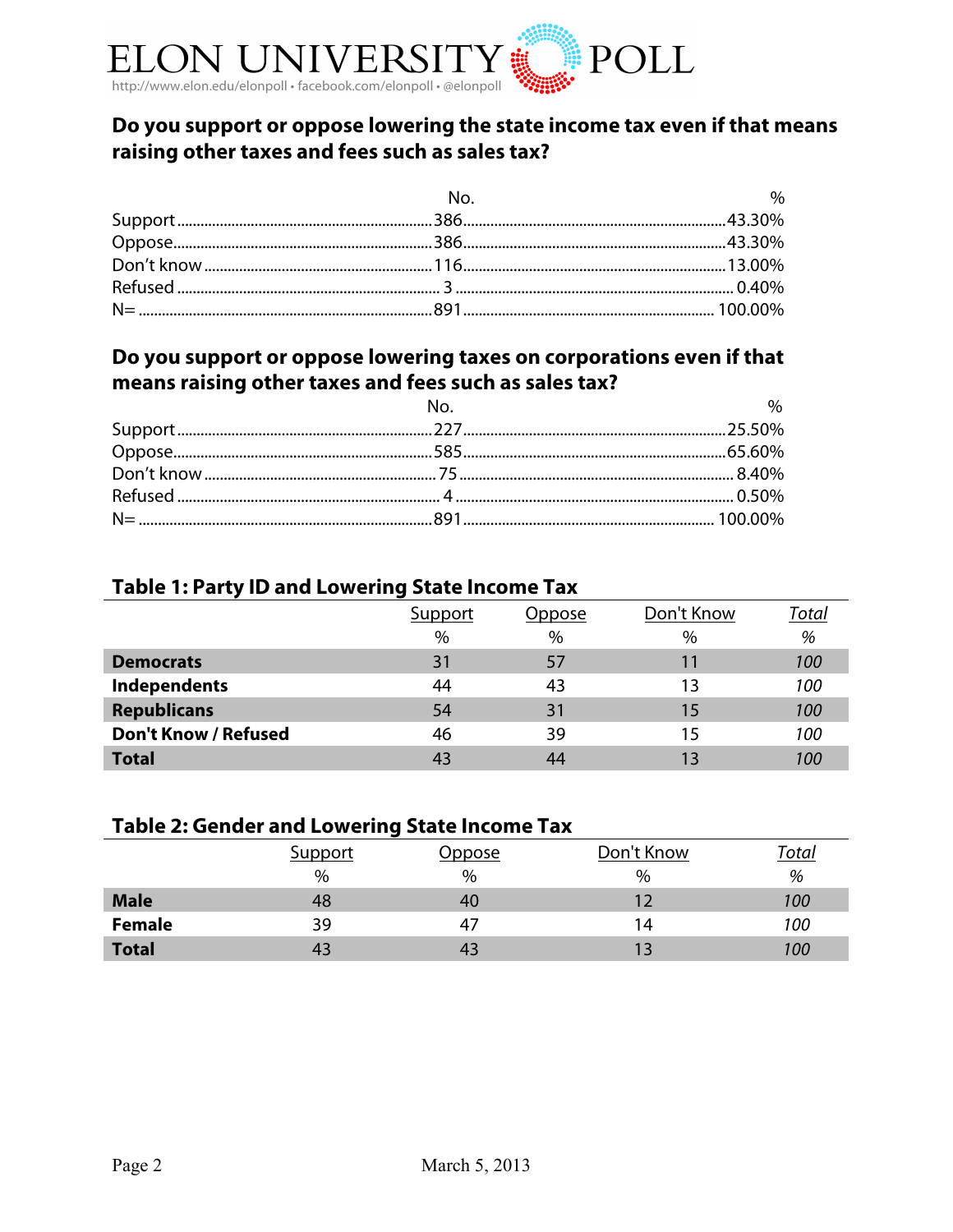

# **Table 3: Age and Lowering State Income Tax**

|              | Support | )ppose        | Don't Know | <u>Total</u> |
|--------------|---------|---------------|------------|--------------|
|              | $\%$    | $\frac{0}{0}$ | %          | %            |
| 18-30        | 40      | 49            | 11         | 100          |
| 31-40        | 46      | 40            | 14         | 100          |
| 41-50        | 48      | 39            | 13         | 100          |
| $51 - 65$    | 44      | 43            | 13         | 100          |
| $65+$        | 40      | 45            | 15         | 100          |
| <b>Total</b> | 43      | 43            | 13         | 100          |

## **Table 4: Race and Lowering State Income Tax**

|              | Support | <u> Oppose</u> | Don't Know | Total |
|--------------|---------|----------------|------------|-------|
|              | $\%$    | $\%$           | $\%$       | %     |
| <b>White</b> | 46      | 40             | 14         | 100   |
| <b>Black</b> | 33      | 56             |            | 100   |
| <b>Other</b> | 49      | 40             | 11         | 100   |
| <b>Total</b> | 43      | 43             | 13         | 100   |

## **Table 5: Income and Lowering State Income Tax**

|                           | Support | Oppose | Don't Know | Total |
|---------------------------|---------|--------|------------|-------|
|                           | $\%$    | $\%$   | $\%$       | %     |
| Less than \$25,000        | 32      | 57     | 11         | 100   |
| \$25,000 to \$50,000      | 41      | 46     | 12         | 100   |
| \$50,000 to \$75,000      | 54      | 33     | 13         | 100   |
| <b>More than \$75,000</b> | 49      | 40     |            | 100   |
| <b>Total</b>              | 44      | 44     |            | 100   |

# **Table 6: Party ID and Lowering State Corporate Tax**

|                             | Support | Dppose | Don't Know | <u>Total</u> |
|-----------------------------|---------|--------|------------|--------------|
|                             | $\%$    | $\%$   | $\%$       | %            |
| <b>Democrats</b>            | 16      | 78     | 6          | 100          |
| Independents                | 23      | 68     | 9          | 100          |
| <b>Republicans</b>          | 36      | 53     | 11         | <i>100</i>   |
| <b>Don't Know / Refused</b> | 35      | 56     | 9          | 100          |
| <b>Total</b>                | 26      | 66     | 8          | <i>100</i>   |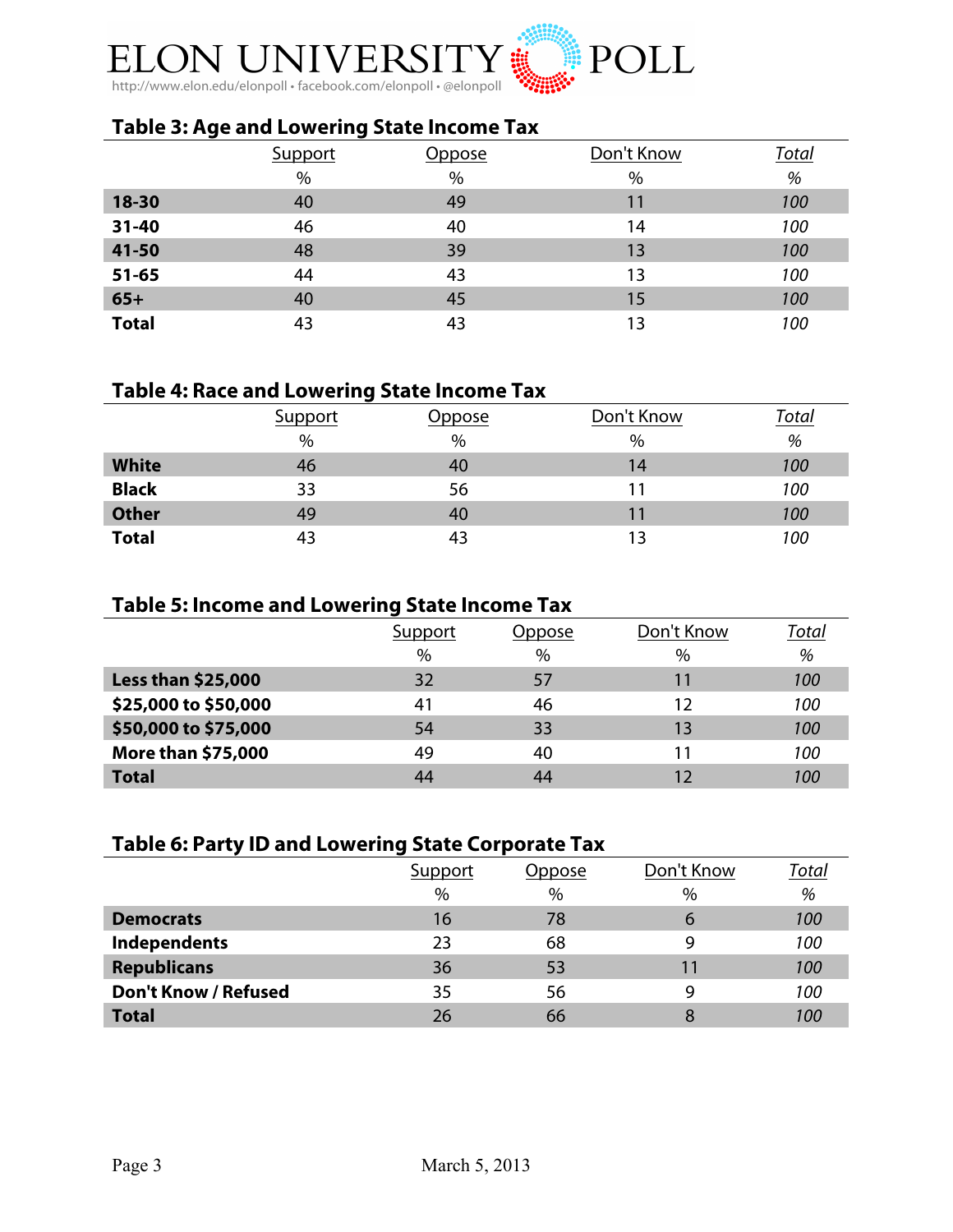

# **Table 7: Gender and Lowering State Corporate Tax**

|               | Support | Oppose | Don't Know | $\tau$ otal |
|---------------|---------|--------|------------|-------------|
|               | %       | $\%$   | %          | %           |
| <b>Male</b>   | วา      | ו ס    |            | 100         |
| <b>Female</b> | 20      |        |            | 100         |
| <b>Total</b>  | 26      | 66     |            | 100         |

# **Table 8: Age and Lowering State Corporate Tax**

|              | Support | Oppose | Don't Know | Total |
|--------------|---------|--------|------------|-------|
|              | $\%$    | $\%$   | $\%$       | %     |
| 18-30        | 20      | 71     | 9          | 100   |
| $31 - 40$    | 27      | 65     | 8          | 100   |
| 41-50        | 29      | 60     | 10         | 100   |
| $51 - 65$    | 26      | 69     | 6          | 100   |
| $65+$        | 29      | 60     | 11         | 100   |
| <b>Total</b> | 26      | 66     | 9          | 100   |

# **Table 9: Race and Lowering State Corporate Tax**

|              | <b>Support</b> | <u> Oppose</u> | Don't Know | Total |
|--------------|----------------|----------------|------------|-------|
|              | $\%$           | $\%$           | $\%$       | %     |
| <b>White</b> | 27             | 63             | Q          | 100   |
| <b>Black</b> | 21             | 73             | ь          | 100   |
| <b>Other</b> | 24             | 72             |            | 100   |
| <b>Total</b> | 26             | 66             | 8          | 100   |

## **Table 10: Income and Lowering State Corporate Tax**

|                           | Support | Oppose | Don't Know | <u>Total</u> |
|---------------------------|---------|--------|------------|--------------|
|                           | $\%$    | $\%$   | $\%$       | %            |
| <b>Less than \$25,000</b> | 26      | 67     |            | 100          |
| \$25,000 to \$50,000      | 19      | 73     | 9          | 100          |
| \$50,000 to \$75,000      | 31      | 61     | 8          | 100          |
| More than \$75,000        | 28      | 63     | 8          | 100          |
| <b>Total</b>              | 26      | 66     | 8          | 100          |